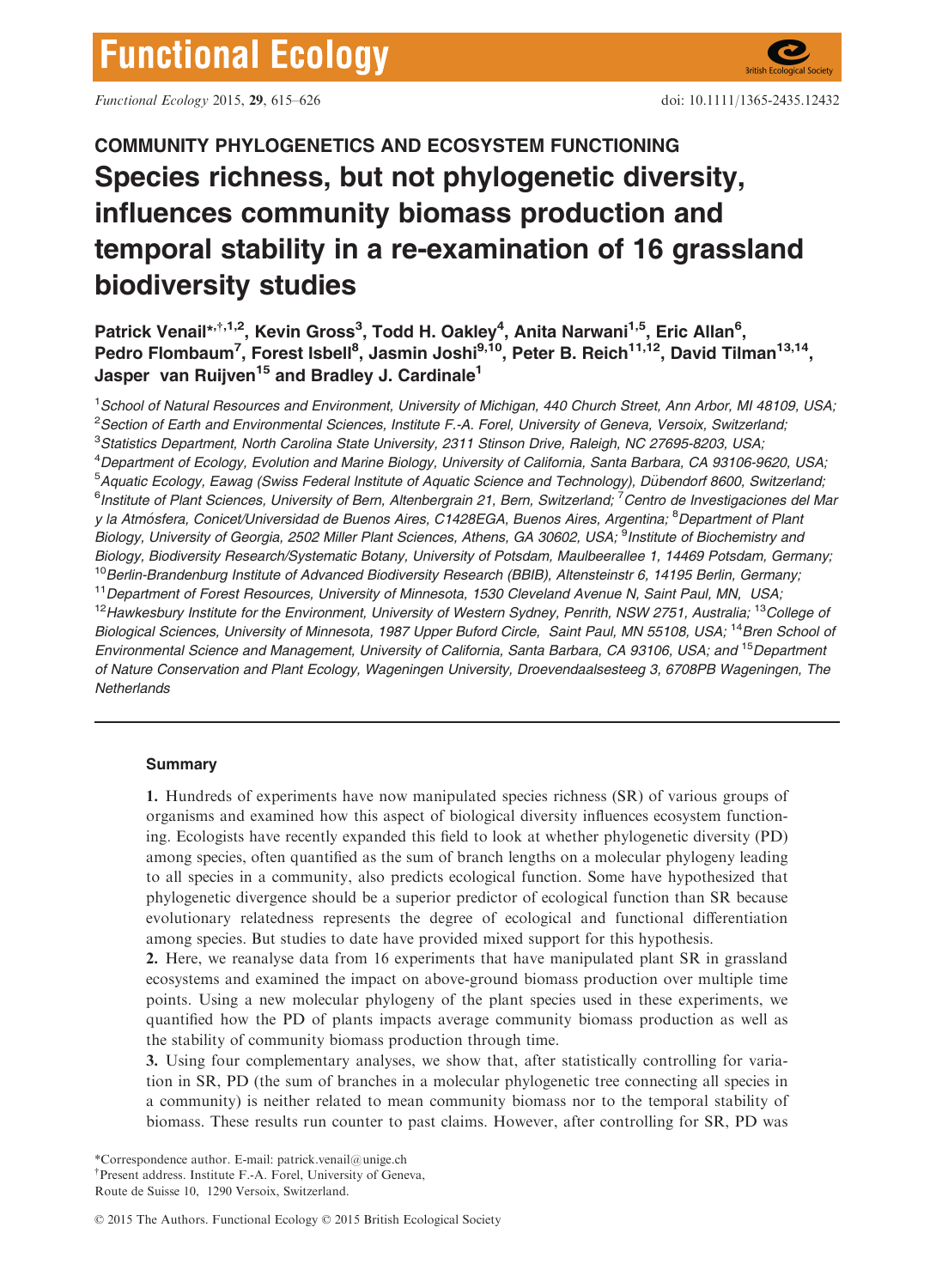# 616 P. Venail et al.

positively related to variation in community biomass over time due to an increase in the variances of individual species, but this relationship was not strong enough to influence community stability.

4. In contrast to the non-significant relationships between PD, biomass and stability, our analyses show that SR per se tends to increase the mean biomass production of plant communities, after controlling for PD. The relationship between SR and temporal variation in community biomass was either positive, non-significant or negative depending on which analysis was used. However, the increases in community biomass with SR, independently of PD, always led to increased stability. These results suggest that PD is no better as a predictor of ecosystem functioning than SR.

5. Synthesis. Our study on grasslands offers a cautionary tale when trying to relate PD to ecosystem functioning suggesting that there may be ecologically important trait and functional variation among species that is not explained by phylogenetic relatedness. Our results fail to support the hypothesis that the conservation of evolutionarily distinct species would be more effective than the conservation of SR as a way to maintain productive and stable communities under changing environmental conditions.

Key-words: biodiversity, community biomass, data synthesis, ecosystem functioning, grasslands, phylogenetic diversity, relatedness, stability

# Introduction

Over the past few decades, ecologists have completed hundreds of experiments exploring how the variety of life forms influences the fluxes of carbon and cycling of elements that control how ecosystems 'function' (Schulze & Mooney 1993; Tilman & Downing 1994). To date, the field of biodiversity and ecosystem functioning (BEF) has been dominated by studies that used species richness (SR) as their sole measure of biodiversity (Loreau et al. 2001; Hooper et al. 2005; Cardinale et al. 2011). However, ecologists have recently begun to explore how other aspects of diversity like genetic and trait variation can influence the functioning of ecosystems and begun to ask whether certain measures of diversity are better predictors of ecosystem functioning than others (Diaz & Cabido 2001; Petchey & Gaston 2006; Cadotte, Cardinale & Oakley 2008; Cadotte, Dinnage & Tilman 2012). One form of diversity that has received a growing amount of attention is phylogenetic diversity (PD). PD is a measure of how much evolutionary divergence has occurred among the species in a community, often measured as the cumulative branch length differences that separate species on their molecular phylogeny. There are several reasons why ecologists have become interested in using PD to predict ecosystem-level processes. First, this interest is part of a general trend to understand contemporary ecological patterns by looking at the evolutionary history of organisms in a community (Webb et al. 2002; Johnson & Stinchcombe 2007). As in the field of 'community phylogenetics', researchers in the field of BEF have begun to think about how ecological and evolutionary processes might interact to control the functioning of ecosystems. Secondly and more importantly, ecologists have been enticed by the simplicity of using phylogenetics to predict ecological function. While it

is difficult and time consuming to run manipulative experiments of SR and equally difficult to identify and measure the myriad of species traits that control the functioning of ecosystems, getting genetic information needed to characterize species relationships and thus to measure PD has become an increasingly straightforward task.

The ability to use PD to predict ecological function is predicated on a sequence of assumptions that have rarely been tested directly, especially in an integrated fashion. The first assumption is that the biological traits that control ecological functions show a phylogenetic signal, meaning they tend to be more similar among closely related species than between distantly related species (Prinzing et al. 2001; Losos 2008; Wiens et al. 2010; Cavender-Bares & Reich 2012). The second assumption is that, when traits do show a phylogenetic signal, the trait variation leads to functional differentiation among species. The third and final assumption is that such functional differentiation enhances the productivity or stability of an entire community. Productivity might be enhanced if, for example, expression of a greater variety of traits allows species to better exploit all of the available resources (Tilman, Lehman & Thompson 1997; Loreau 2004; Reich et al. 2012; Srivastava et al. 2012). To date, the influence of PD on ecosystem functioning has been explored in just 12 studies that we know of, and these span a relatively small number of systems (Table 1). Eight of these have found a positive relationship between PD and various aspects of ecosystem functioning, one found a negative relationship, and three showed either mixed results or more complex nonlinear relationships. In the instances where PD was positively related to ecosystem functioning, it tended to explain only a small fraction more of the variation than SR (Cadotte, Cardinale & Oakley 2008; Cadotte et al. 2009; Cadotte 2013; but see Paquette & Messier 2011; Cadotte, Dinnage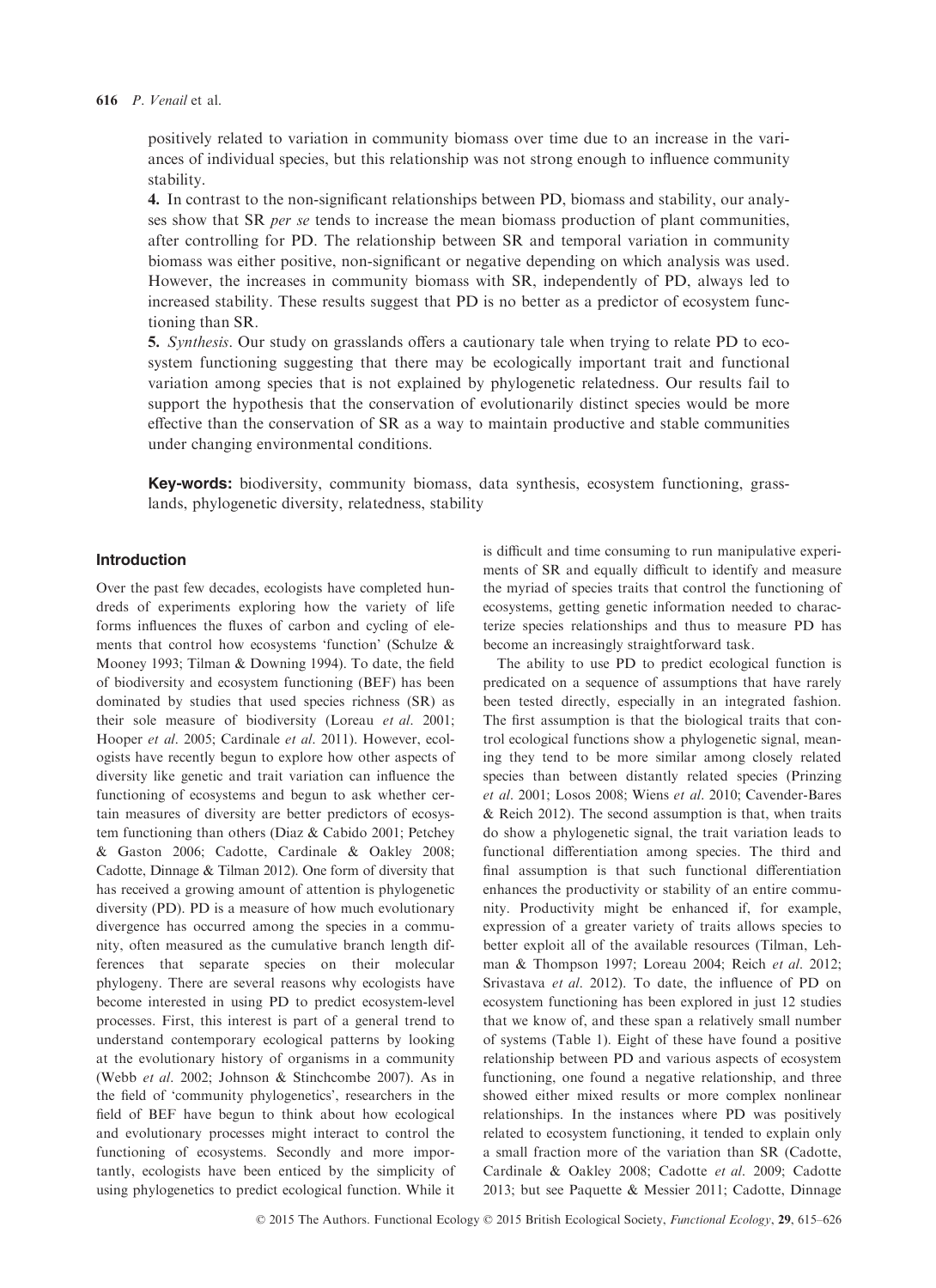|                 | sured, the number of time points and the sign of the effect of evolutionary relatedness on ecosystem functioning |                                                |                                           |                                                              |                                                                   |                            |                                                                                                    |                             |
|-----------------|------------------------------------------------------------------------------------------------------------------|------------------------------------------------|-------------------------------------------|--------------------------------------------------------------|-------------------------------------------------------------------|----------------------------|----------------------------------------------------------------------------------------------------|-----------------------------|
|                 | Study                                                                                                            | Study organism                                 | #spp/#comm                                | relatedness metric<br>Evolutionary                           | Ecosystem function                                                | Number of time points      | Effect sign                                                                                        | Notes                       |
|                 | Klironomos (2007)<br>Maherali &                                                                                  | Fungi                                          | $\stackrel{\triangle}{\scriptstyle\sf Z}$ | Family richness                                              | Plant biomass                                                     |                            | Positive                                                                                           |                             |
|                 | Cadotte, Cardinale &<br>Oakley (2008)                                                                            | angiosperms<br>Terrestrial                     | 143/1315                                  | Total phylogenetic<br>branch lengths                         | Biomass (LR mean)                                                 |                            | Positive $P < 0.0001$                                                                              | experiments<br>Review of 29 |
|                 | Cadotte et al. (2009)                                                                                            | angiosperms<br>Terrestrial                     | 31/150                                    | Total phylogenetic<br>branch lengths                         | Biomass                                                           | Long-term averaged biomass | Positive $P \leq 0.0001$                                                                           |                             |
| ᆉ               | Flynn et al. (2011)                                                                                              | angiosperms<br>Terrestrial                     | 174/1088                                  | Total phylogenetic<br>branch lengths                         | Biomass (LR mean)                                                 |                            | Positive $P \leq 0.0001$                                                                           | experiments<br>Review of 29 |
| 5               | Cadotte & Strauss (2011)                                                                                         | Terrestrial                                    | 60/NA                                     | Total phylogenetic                                           | Biomass                                                           |                            | For PD: positive                                                                                   | Two sampling dates          |
|                 |                                                                                                                  | angiosperms                                    |                                           | branch lengths<br>other                                      |                                                                   |                            | $P = 0.0002$ in 1998<br>no effect $P = 0.629$<br>in 2001/both years<br>no effect of<br><b>MNND</b> | $(1998$ and $2001$          |
|                 | Messier (2011)<br>Paquette &                                                                                     | Trees (temperate<br>forests/boreal<br>forests) | $\lessapprox$                             | Total phylogenetic<br>branch lengths/<br>PSV                 | ground biomass<br>Annual above-<br>increment                      |                            | Positive $P \leq 0.0001$                                                                           |                             |
|                 | Jousset et al. (2011)                                                                                            | Bacteria                                       | 8/95                                      | distances between<br>Average of genetic<br>genotypes         | Lag phase/growth<br>rate/carrying<br>capacity                     |                            | Mixed (depending<br>on resource<br>complexity)                                                     | Genotypes of a<br>species   |
| $\infty$        | Cadotte, Dinnage &<br>Tilman (2012)                                                                              | angiosperms<br>Terrestrial                     | 31/150                                    | Total phylogenetic<br>branch lengths<br>MNTD/MPD/<br>others  | stability of above-<br>ground biomass<br>productivity/<br>Average | 15 (1996-2010)             | positive $P < 0.001$<br>Positive $P \leq 0.001$                                                    |                             |
|                 | Venail et al. (2013)                                                                                             | Green algae                                    | 9/36                                      | Total phylogenetic<br>branch lengths                         | Biomass/temporal<br>stability                                     | $\supseteq$                | negative $P < 0.05$<br>Negative $P < 0.05$                                                         | SR fixed to 2               |
| $\overline{10}$ | Cadotte 2013;                                                                                                    | angiosperms<br>Terrestrial                     | 17/100                                    | Total phylogenetic<br>branch lengths/<br>MNTD/MPD/<br>others | Biomass                                                           |                            | Positive $P \leq 0.001$                                                                            |                             |
|                 | Venail & Vives (2013)                                                                                            | Bacteria                                       | 12/60                                     | Mean pairwise<br>distance                                    | Productivity                                                      |                            | Positive $P < 0.05$                                                                                | SR fixed to 2 and 4         |
| $\overline{12}$ | Pu et al. (2014)                                                                                                 | Protists                                       | 12/9                                      | connecting species<br>Sum of lengths of<br>the branches      | Biomass/temporal<br>stability                                     | $\overline{c}$             | positive $P < 0.05$ ,<br>stability ANOVA:<br>linear: positive<br>biomass/for<br>U shape for        | SR fixed to three           |

Table 1. List of existing experimental studies exploring the relationship between evolutionary relatedness and ecosystem functioning. The table presents the reference study (authors and year of publication), the study orga Table 1. List of existing experimental studies exploring the relationship between evolutionary relatedness and ecosystem functioning. The table presents the reference study (authors and year of publication), the study organism, the number of species (#spp) and communities (plots, #comm) included in the study, the metric of evolutionary relatedness, the ecosystem function that has been mea-

© 2015 The Authors. Functional Ecology © 2015 British Ecological Society, Functional Ecology, 29, 615–626

marginal P

 $P = 0.067$ 

NA, non-available; SR, species richness. NA, non-available; SR, species richness.

I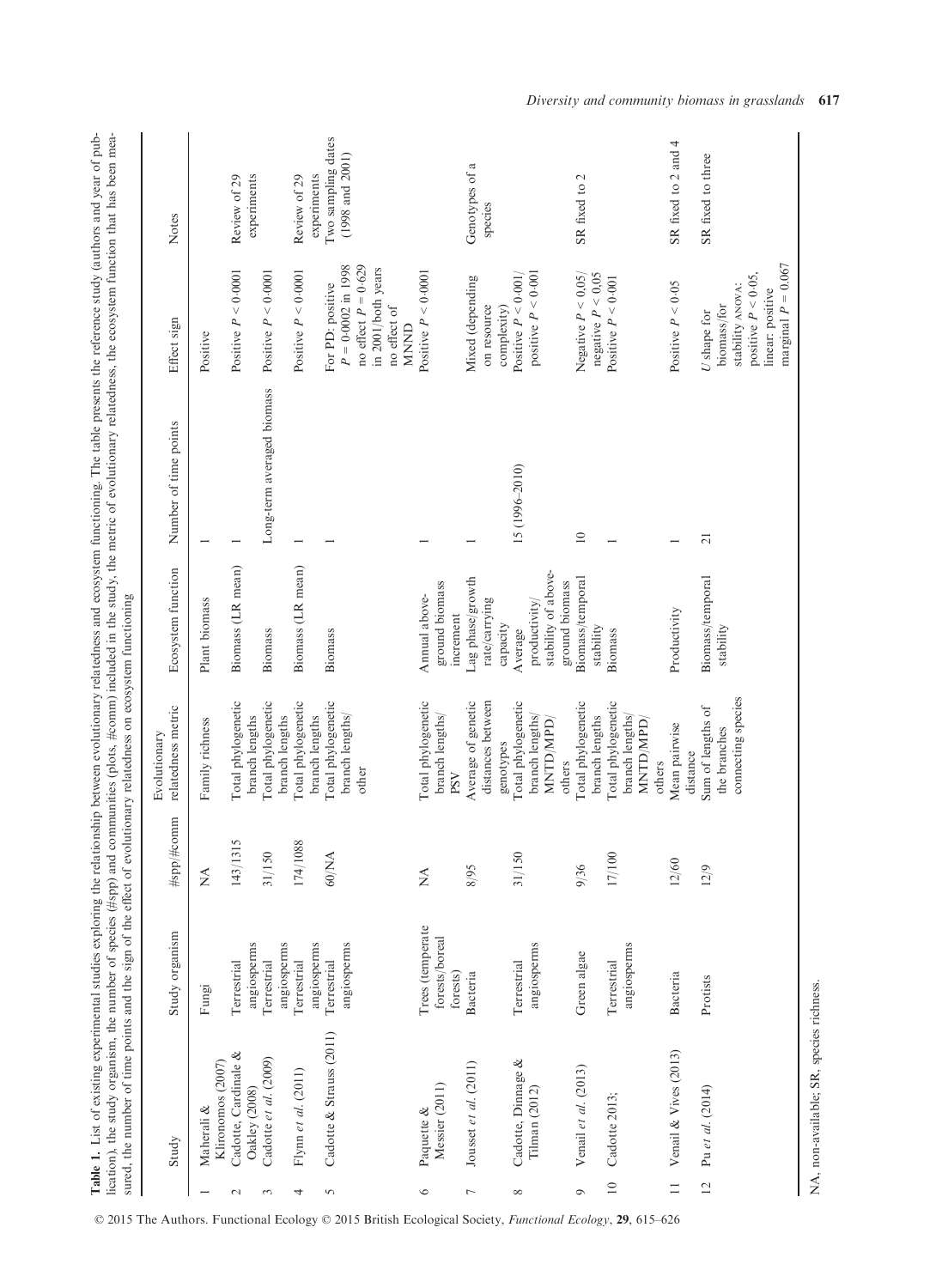& Tilman 2012). Nonetheless, authors of these studies tend to strongly advocate for the importance of phylogentic diversity (PD) for ecosystem functioning.

Many studies have also shown that diverse communities have more temporally stable biomass production than less diverse communities. In most cases, the temporal stability of community biomass production is commonly measured as the inverse of its coefficient of variation over time (Tilman 1999; Jiang & Pu 2009; Hector et al. 2010; Campbell, Murphy & Romanuk 2011), which is the biomass of the community averaged over time divided by its standard deviation through time. The standard deviation of community biomass can be influenced by changes in variances of individual species' biomasses as well as by changes in the synchrony of species' biomass fluctuations over time. Thus, diversity can influence temporal community biomass stability through the average biomass production of the community or through individual species' biomasses (e.g. their synchrony). Higher community biomass, lower sum of species variances and more asynchronized fluctuations of species' biomasses would increase community stability. Assuming communities with higher PD result in the expression of a greater variety of traits allowing species to better exploit resources, it can be predicted that the average community biomass will increase with PD. Similarly, a greater variety of traits (assumed to be represented by a higher PD) should allow communities to show a greater array of compensatory dynamics (Tilman 1999; Hector et al. 2010; Violle et al. 2011; Cadotte, Dinnage & Tilman 2012; Verdu, Gomez-Aparicio & Valiente-Banuet 2012), reducing the standard deviation of community biomass over time. Overall, the temporal stability of community biomass, measured as the average community biomass divided by its standard deviation, is expected to increase as PD increases. To date, only three studies have explored the influence of PD on the temporal stability of ecosystem function (Table 1). One found a positive effect of PD on the stability of plant biomass in grasslands (Cadotte, Dinnage & Tilman 2012), one found a negative effect on the stability of algal biomass in microcosms (Venail et al.  $2013$ ), and one found a nonlinear (*U*-shaped) relationship between PD and the stability of protists' biomass in microcosms (Pu et al. 2014). The relatively small number of studies and their equivocal results suggest more comprehensive studies are needed.

Here, we reanalyse data from 16 biodiversity experiments using grassland plants to better assess how PD influences the production of biomass and its stability over time. Twelve of the studies used here are a subset of the 29 studies used by Cadotte, Cardinale & Oakley (2008) to examine how PD impacts biomass production, and all 16 studies are the same studies whose time series were used by Cardinale et al. (2011) and Gross et al. (2014) to examine how SR influences the stability of biomass production through time. The primary advance of our study is that we use four different complementary analytical methods to separate the effects of PD and SR on community productivity and stability. These two forms of diversity are inherently correlated since a greater number of species almost always correlates with greater summed genetic divergence on a phylogeny. However, this correlation has not been adequately dealt with in prior studies and, as we will show, our analyses lead to several modified conclusions about the role of species vs. PD in ecosystem functioning.

# Materials and methods

#### DATA

Our study represents a new data synthesis of 16 previously published studies that have examined the relationship between plant biodiversity and the production and stability of population and community-level biomass in grasslands. Data from these studies were previously compiled for use in other data syntheses (Cadotte, Cardinale & Oakley 2008; Cardinale et al. 2011; Gross et al. 2014) where studies were chosen based on the following criteria: (i) experiments had to be performed in grasslands, which is the system most frequently studied in BEF research and for which the most data are available; (ii) studies had to include estimates of net annual aboveground plant biomass production or aerial coverage; (iii) studies had to include at least three sampling occasions performed over time, thus allowing estimation of temporal stability; and (iv) studies had to include species-level data for each experimental plot, thus allowing measurement of responses to environmental fluctuations of individual species in polycultures (which is necessary for certain calculations of stability). Only 16 studies met all four of these criteria (Table S1, Supporting information). All the data used in the current analysis are available in dryad [\(http://datadryad.org/\)](http://datadryad.org/).

#### MOLECULAR PHYLOGENY

We estimated phylogenetic relationships of 141 plant species used in the experimental plots plus two outgroups (Magnolia grandiflora and Amborella trichopoda, Fig. S1, Supporting information). For this, we used publicly available genetic data from six gene sequences commonly used in angiosperm phylogenetics: matk, rbcl, ndhf, its1, its2 and 5.8s. All but 14 species had publicly available genetic data from at least one of the target genes. To represent each species that had none of these genes available (Amorpha canadensis, Anemone cylindrica, Bothriochloa laguroides, Conyza albida, Dalea villosa, Medicago varia, Mulinum spinosum, Nassella leucotricha, Pimpinella major, Poa ligularis, Salvia azurea, Sporobolus compositus, Stipa speciosa and Symphyotrichum oolentangiense), we randomly chose a representative congener with target genes publicly available (Amorpha fruticosa, Anemone patens, Bothriochloa insculpta, Conyza gouanii, Dalea brachystachya, Medicago sativa, Mulinum chillanense, Nassella pampagrandensis, Pimpinella betsileensis, Poa sichotensis, Salvia przewalskii, Sporobolus atrovirens and Stipa stenophylla, Symphyotrichum ericoides). Accession numbers for all genes used are reported in Table S2 (Supporting information). We aligned all sequences of each gene using MUSCLE (Edgar 2004). We concatenated all genes using phylocatenator (Oakley et al. 2014) and estimated a maximum likelihood phylogeny using RAXML (Stamatakis & Ott 2008), along with 100 bootstrap pseudoreplications to gauge nodal support. We conducted all phylogenetic analyses in the Osiris package (Oakley et al. 2014) of Galaxy, which allows us to easily share all data and analyses with a web link [\(http://galaxy-dev.cnsi.ucs](http://galaxy-dev.cnsi.ucsb.edu/osiris/u/ostratodd/h/plant-pd-venail)[b.edu/osiris/u/ostratodd/h/plant-pd-venail\)](http://galaxy-dev.cnsi.ucsb.edu/osiris/u/ostratodd/h/plant-pd-venail).

To estimate the evolutionary relatedness among species in a plot, we used PD, defined as the total phylogenetic distance among two or more species (Faith 1992; Cadotte, Cardinale & Oakley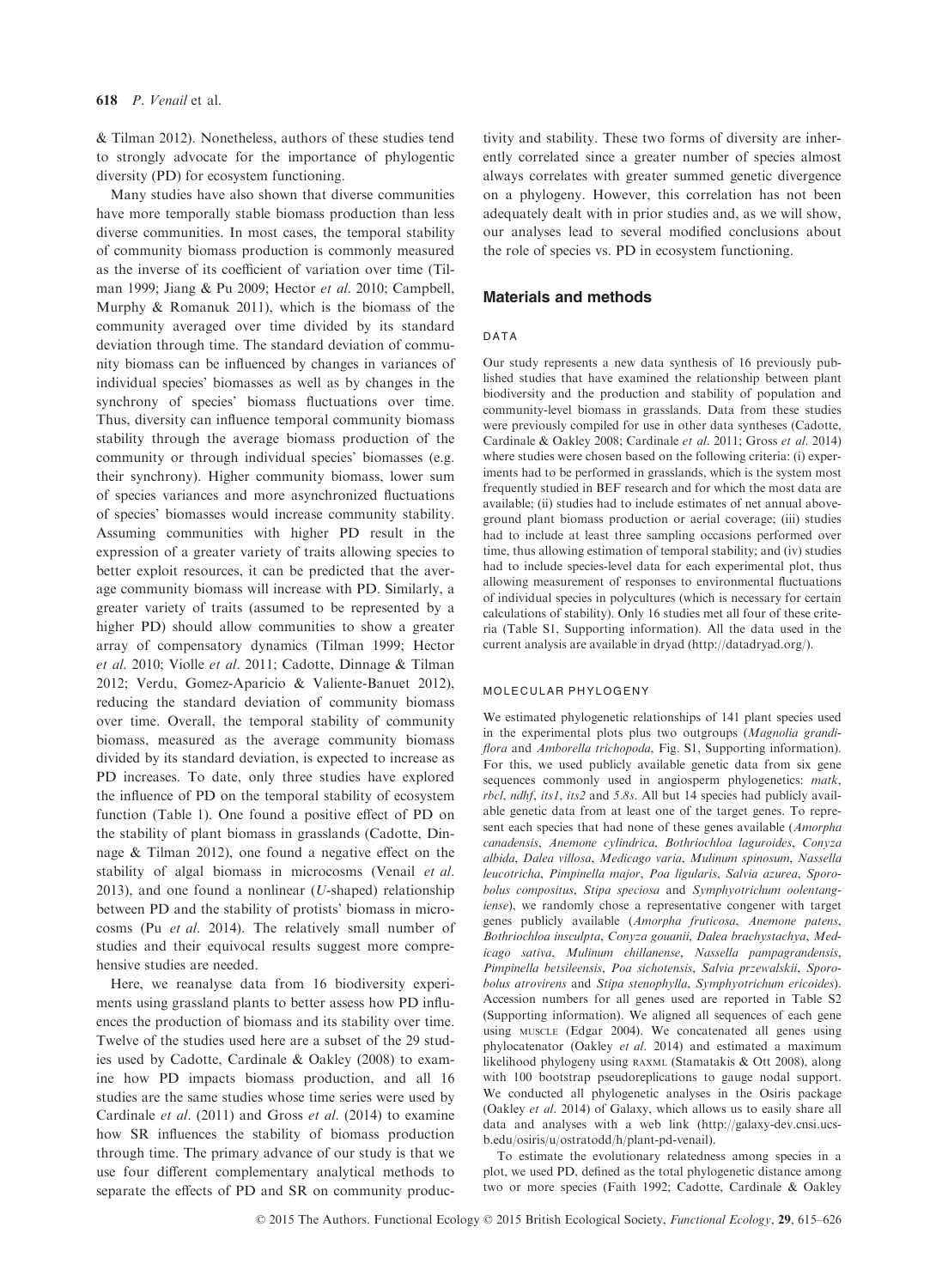2008). Thus, the PD of an assemblage (plot) is influenced both by the number of species and by their level of evolutionary relatedness. PD is inversely proportional to the evolutionary relatedness of the species, thus the more distantly related a set of species becomes, the higher the PD will be. We used Picante in <sup>R</sup> (Kembel et al. 2010) to calculate different PD metrics including PD (Cadotte, Cardinale & Oakley 2008), mean phylogenetic distance (MPD; Webb, Ackerly & Kembel 2008), mean nearest taxon distance (MNTD; Webb, Ackerly & Kembel 2008) and phylogenetic species variability (PSV; Helmus et al. 2007) for each plot (data available in dryad). We assessed the sensitivity of our estimates of PD to different phylogenies by comparing our values with those obtained using a recently published plant phylogeny (Zanne et al. 2014). That phylogeny, like ours, is based on a maximum likelihood analysis of GenBank data. The Zanne et al. tree used seven gene regions from GenBank, so there is substantial overlap of primary data with our phylogeny. The Zanne et al. analysis differs from ours in that those authors constrained major clades (families and orders), partitioned data by gene regions and smoothed their tree using divergence time estimates.

#### PRODUCTIVITY AND STABILITY

We focus on the influence of biodiversity on both (i) the production and (ii) temporal stability of biomass produced by mixtures of grassland plant species grown in polyculture. At each time point, community biomass production was estimated as the sum of the biomass produced by all the species in a plot. Then, we averaged community (plot) biomass over time. Most estimates of biomass production in the data sets are in units of mass per area; however, two studies used estimates of aerial plant coverage instead (studies 12 and 15, Table S1, Supporting information). For consistency with previous data synthesis (Cardinale et al. 2011; Gross et al. 2014), we did not transform the data from these two studies.

The most commonly used measure of temporal variability in community biomass is the coefficient of variation (Jiang & Pu 2009; Hector et al. 2010; Campbell, Murphy & Romanuk 2011), which is the standard deviation of community biomass through time scaled to account for the average biomass of the community. Temporal community stability is then the inverse of the coefficient of variation:

Stability = 
$$
\frac{\bar{x}}{sd}
$$
. eqn 1

Thus, community stability can be influenced both by changes in the average biomass production (numerator of eqn 1) or by changes in the temporal standard deviation of biomass production (denominator of eqn 1). The standard deviation can be further decomposed into the sum of population-level variances and the covariances among species' biomasses through time. The covariance in species biomasses is frequently used as a measure of the degree of synchrony in the temporal variation of species' population responses (Jiang & Pu 2009). However, when more than two species are present in an assemblage, it is now known that covariance is an inappropriate measure of species synchrony because the covariance depends on both the number of species and the synchrony among them (Loreau & de Mazancourt 2008, 2013). This limitation has hindered interpretation of what most contributes to stability and has led to efforts to develop new metrics of species synchrony (Loreau & de Mazancourt 2008; Gross et al. 2014). Here, we used the most recent metric developed by Gross et al. (2014), which measures synchrony among species' biomasses as the average correlation between the biomass of each species  $(Y_i)$ and the total biomass of all other species in the group  $(\sum_{j \neq i} Y_j)$ .

$$
Synchronous = \left(\frac{1}{n}\right) \sum_{i} corr(Y_i, \Sigma_{j \neq i} Y_j).
$$
eqn 2

A synchrony value close to  $-1$  suggests species are maximally asynchronized, a value close to +1 that species are maximally synchronized and values close to 0 that species fluctuate independently.

To summarize, in our analyses, we used PD and SR as explanatory variables. Stability and its different components (average biomass and standard deviation, eqn 1) as well as the sum of variances and synchrony (eqn 2) were used as response (dependent) variables.

## STATISTICAL ANALYSES

Within the full data set we assembled, which contains 824 experimental plots spread across 16 studies, measures of PD and SR were highly correlated with one another (Fig. 1a,  $r = 0.90$ ). This high degree of correlation is not surprising given that PD is not only influenced by the branch lengths separating species on a phylogeny (i.e. their relatedness), but also by the number of species being considered. Importantly, these 16 experiments were not originally designed to produce a wide range of PD values or to manipulate PD independently of SR. Therefore, the high degree of correlation leads to statistical problems of multicollinearity in many forms of data analyses, making it difficult to draw robust conclusions about the influence of PD per se, or SR per se on biomass production and stability.

In an attempt to disentangle the effects of PD and SR on community biomass production and temporal stability in community biomass, we performed four unique analyses on this data set (Fig. 1). These are described as follows:

# Type 1 analysis

In this analysis (Fig. 1a), we quantified the effect of PD on community stability, community biomass production (eqn 1), standard deviation, sum of variances and the synchrony metric (eqn 2) within levels of SR (i.e. holding SR constant). The original data set included species assemblages that spanned a wide array of planted SR levels (from 2 to 60). However, we focused on richness levels 2, 3, 4, 6, 8, 9, 11, 12 and 16 species (for 716 plots in total) because these were the richness levels for which multiple studies were represented, and each level of richness had multiple values of PD (i.e. different species compositions). For each study and within each SR level, we calculated the correlation between PD and each of five response variables: (i) temporally averaged community-level biomass (biomass summed across all species in a plot at each time point, then averaged over time; numerator in right side of eqn 1), (ii) the temporal standard deviation of community biomass (denominator in right side of eqn 1), (iii) the community-level temporal stability of biomass (left side of eqn 1), (iv) the summed variances of individual species' biomasses and (v) population-level temporal synchrony (as in eqn 2). Correlation coefficients were weighted by the number of plots in each study to reduce the influence of poorly replicated studies. We normalized the distribution of data using Fisher's z-algorithm  $(Z_r;$  Balvanera et al. 2006) to test whether for each of the five response variables the weighted/ normalized correlation coefficients  $(Z_r)$  were significantly different from zero using double-tailed  $t$ -tests.

## Type 2 analysis

Unlike the type 1 analysis where we were able to analyse the impact of PD on production and stability with SR held constant, a directly comparable analysis looking at the effects of SR with PD held constant is not straightforward. This is because PD represents a continuous measure that cannot be binned into categories in the same way SR can. Nevertheless, in our type 2 analysis

© 2015 The Authors. Functional Ecology © 2015 British Ecological Society, Functional Ecology, 29, 615–626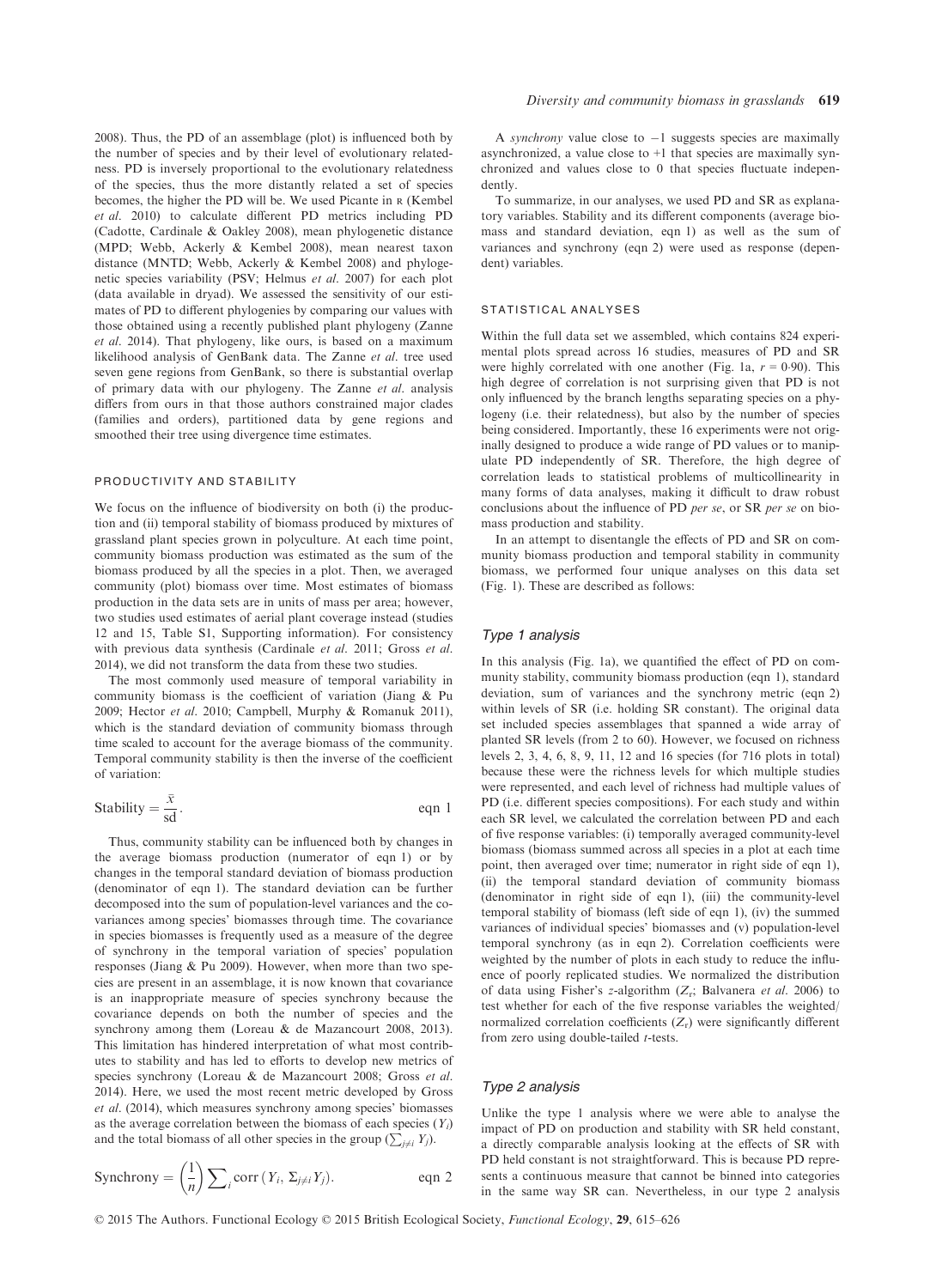

Fig. 1. The relationship between species richness (SR) and phylogenetic diversity (PD) or (MPD) for the grassland studies used in this data synthesis. (a) For the full data set with 824 data points (plots) from 16 independent studies (experiments), PD and SR are very highly correlated  $(r = 0.90$ ; plots with SR = 60 are not shown in the graph). This leads to problems of multicollinearity that make it difficult to separate the effects of PD on community stability from those of SR in any multivariate analyses. Because of this, we performed four complementary types of analyses. For type 1 analysis, we analysed the impacts of PD on stability within levels of SR, (i.e. to analyse effects of PD, while holding SR constant). In the type 2 analysis, we did the opposite and identified 1417 contrasts where plots within a study had very similar values of PD, but differed in SR. While it was not possible to hold PD statistically 'constant', these contrasts offered the closest approximation. (b) In the type 3 analysis, we used five of the 16 studies where PD and SR had the lowest correlations ( $r \le 0.80$ ; studies 5, 6, 9, 13 and 14 from Table 2), which allowed us to perform more traditional multivariate analyses on this subset of data while accounting for the covariance among explanatory variables. (c) In the type 4, we used an alternative metric of PD (mean pairwise distance, MPD), which is independent of SR  $(r = -0.013$ , plots with SR = 60 are not shown), allowing us to include the full data set (824 plots). See text for further explanation.

(Fig. 1a), we were able to identify a large number of experimental plots that were relatively similar in values of PD, but which had differing levels of SR. For each study, we compared every plot to every other plot in the study. We found a total of 1417 pairs of plots, with each pair belonging to the same study where PD differed by <10%, but for which SR differed. When compared to random sampling of plots, these paired contrasts represent a highly constrained range of variation in PD, and come as close as is reasonably possible to holding PD constant while allowing SR to vary (Fig. S3, Supporting information). For each of these 1417 pair-wise contrasts, we calculated the log ratios of community biomass and stability,  $ln(Y_{high\text{ richness}}/Y_{low\text{ richness}})$ , where Y represents: (i) total plot biomass, (ii) standard deviation of biomass, (iii) temporal stability of biomass through time or (iv) the sum of variances for the high vs. the low SR plot within each pair. Positive log ratios indicate that the more species community either: produces more biomass, has a higher standard deviation in biomass through time, is more stable than the less speciose community or has more variable species. We used two-tailed t-tests to evaluate whether log ratios for each metric were different from zero. We could not establish log ratios for synchrony because synchrony can have negative values and it is not possible to calculate a logarithm of negative values.

#### Type 3 analysis

In this analysis, we used structural equation modelling (SEM) to summarize data from five experiments (studies 5, 6, 9, 13 and 14 in Table S1, Supporting information) where the species pools used led to relatively low correlation coefficients relating PD and SR (Fig. 1b,  $N = 5$  studies,  $r = 0.72$  using 222 experimental plots). While these five studies represent but a subset of available data, the correlations between PD and SR in all other studies were well above 0.8, rendering them unusable in any attempts to statistically control for covariance among SR and PD in a single analysis. However, for this subset of five studies, it was possible to statistically control for the covariance between SR and PD. In turn, the SEM allowed us to calculate the partial regression coefficients that represent the unique coefficients relating both PD and SR to community biomass and the standard deviation of biomass through time. We did not incorporate the sum of variances and synchrony into type 3 analyses because clear causal pathways have yet to be established.

## Type 4 analysis

In type 1, 2 and 3 analyses, we used PD as a metric of PD, which is the metric used in most previously published studies (eight out of 12 listed in Table 1 used it). However, other metrics of evolutionary relatedness have been developed; among the more common are the mean pairwise distance (MPD), MNTD (Webb, Ackerly & Kembel 2008) and PSV (Helmus et al. 2007). Some of these have been proposed to be less correlated to SR than PD (Figs 1c and S4, Supporting information) and would, in principle, reduce statistical problems related to multicollinearity. However, there are concerns about more advanced metrics like MPD and MNTD because they count each branch of the phylogenetic tree multiple times depending on the number of species in a plot (e.g. in a plot with  $n$ species each branch is counted  $n-1$  times). We complemented our three other types of analyses with type 4 analysis that used linear mixed effect (LME) models to explore the impact of SR and MPD on all five-dependent variables: stability, average biomass, standard deviation, sum of variances and synchrony. Analysis using MNTD and PSV would lead to the same results given their strong correlation with MPD (Fig. S2, Supporting information). All our LME models also included 'study' as random effects.

# **Results**

#### PHYLOGENY

The topology of the phylogeny of grassland plants included in the current study (Fig. S1, Supporting information) is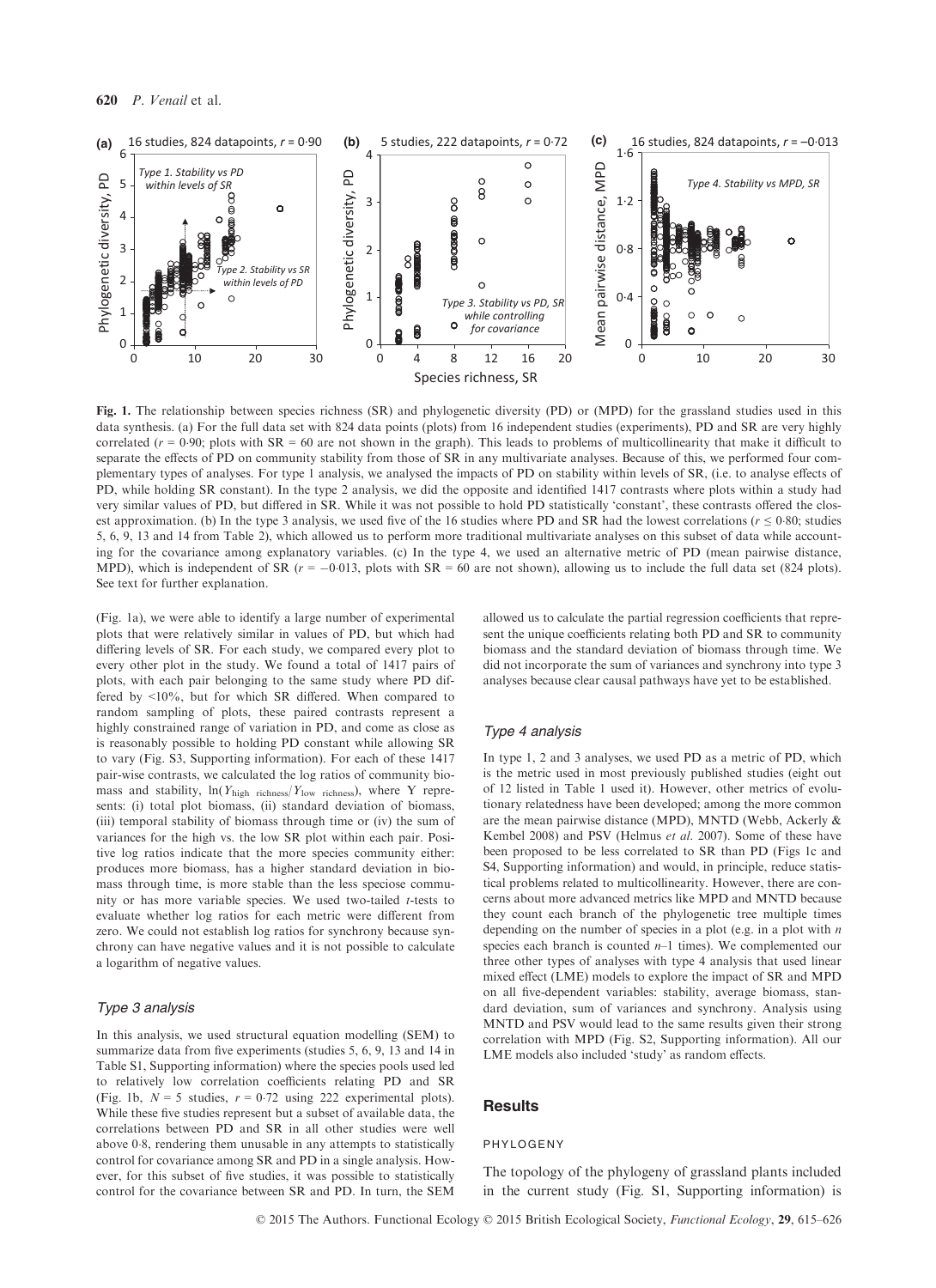very similar to a previous study that used similar methods  $(p = 0.947, P < 0.001$ ; Cadotte, Cardinale & Oakley 2008). As expected, we found support for two major ingroup clades, Poales and eudicots. Forty-one nodes are supported by 100% bootstrap values. Twenty nodes showed lower than 50% bootstrap support, suggesting uncertainty in these nodes. In previous studies (e.g. Cadotte, Cardinale & Oakley 2008), sensitivity analyses using different phylogenetic approaches indicated that correlations between PD and other variables were very minimally affected by differences in tree topology. Again, we found very similar values of PD based on our new tree compared to values obtained with a recently published tree that used different (but overlapping) primary data and made different assumptions (Zanne et al. 2014, Fig. S2, Supporting information). Values for the four different PD metrics assuming the two different phylogenetic analyses for each community are available in dryad.

# TYPE 1 ANALYSIS: EFFECT OF PD WITHIN RICHNESS LEVELS

For each level of SR considered, studies showed highly variable effects of PD on stability, average biomass production, standard deviation (SD), the sum of species variances (sum. var.) and synchrony, ranging from negative to positive relationships (Fig. 2a). Of these, only a limited set of studies had any significant relationship between PD and community stability or its different components (Fig. 2a). When the correlation coefficients were weighted and averaged across all experiments, there was a tendency for PD to be negatively related to temporal community stability and positively related to average community biomass production, though neither of these trends were significantly different from zero at the  $P = 0.05$  level of significance (Fig. 2b). PD was, however, positively correlated with temporal variation in community biomass (SD biomass), a trend that was driven by an increase in the summed variance across species, rather than by a change in the synchrony of species' biomasses through time (Fig. 2b).

#### TYPE 2 ANALYSIS: EFFECT OF SR WITHIN PD BINS

When we performed pair-wise comparisons among plots that differed in SR, but had similar PD (values differing by  $\langle 10\%$ ), the temporal stability of biomass and the average biomass both significantly increased as a function of SR (Fig. 3). In contrast, the standard deviation of community biomass through time (SD) was negatively influenced by SR. The sum of species variances (sum. var.) was not affected by SR.

# TYPE 3 ANALYSIS: EFFECT OF PD AND SR AFTER ACCOUNTING FOR THEIR COVARIANCE

After accounting for the covariance between SR and PD in the five experiments with the lowest correlations (mean

**(a)**



Fig. 2. The effect of PD (PD) on stability and its different components, while holding species richness (SR) constant. (a) Coefficients of correlation relating PD to stability (diamonds), as well as the two components contributing to stability: average biomass (circles) and standard deviation (squares), and to sum of species variances (sum.var., triangles) and synchrony (crosses). Each data point represents the correlation for one individual study. Results are presented for each species richness level (SR, vertical axis) so that conclusions can be drawn about the influence of PD, without confounding changes in SR. Filled data points and plus signs represent studies where correlation coefficient values were significant  $(P < 0.05)$ . (b) Overall weighted and normalized average coefficients of correlation (Weighted  $Z_r$ , see text for details) between PD and each component of temporal community stability including all the species richness levels. The sign of overall  $Z_r$ represents the overall shape of the relationship between PD and each component (either positive, neutral or negative). Horizontal bars represent 95% confidence intervals. Filled symbols represent overall  $Z_r$  values that are significantly different from zero.

Weighted Zr

 $r = 0.72$ ,  $P < 0.05$ ,  $n = 222$ ), a path analysis suggested that SR was positively associated with mean plot biomass  $(r = 0.39, P < 0.01)$  and with the standard deviation of biomass over time  $(r = 0.20, P < 0.05,$  Fig. 4). Therefore, there were positive indirect effects of SR on community stability that were mediated through the increase in biomass  $(r = 0.30, P < 0.01)$  and variance  $(r = -0.21,$  $P < 0.01$ , Table S3, Supporting information). In contrast, PD was not associated with the standard deviation of biomass over time  $(r = 0.10, P > 0.05)$  or with any change in the mean community biomass ( $r = 0.003$ ,  $P > 0.05$ , Fig. 4). Therefore, there were no indirect effects of PD on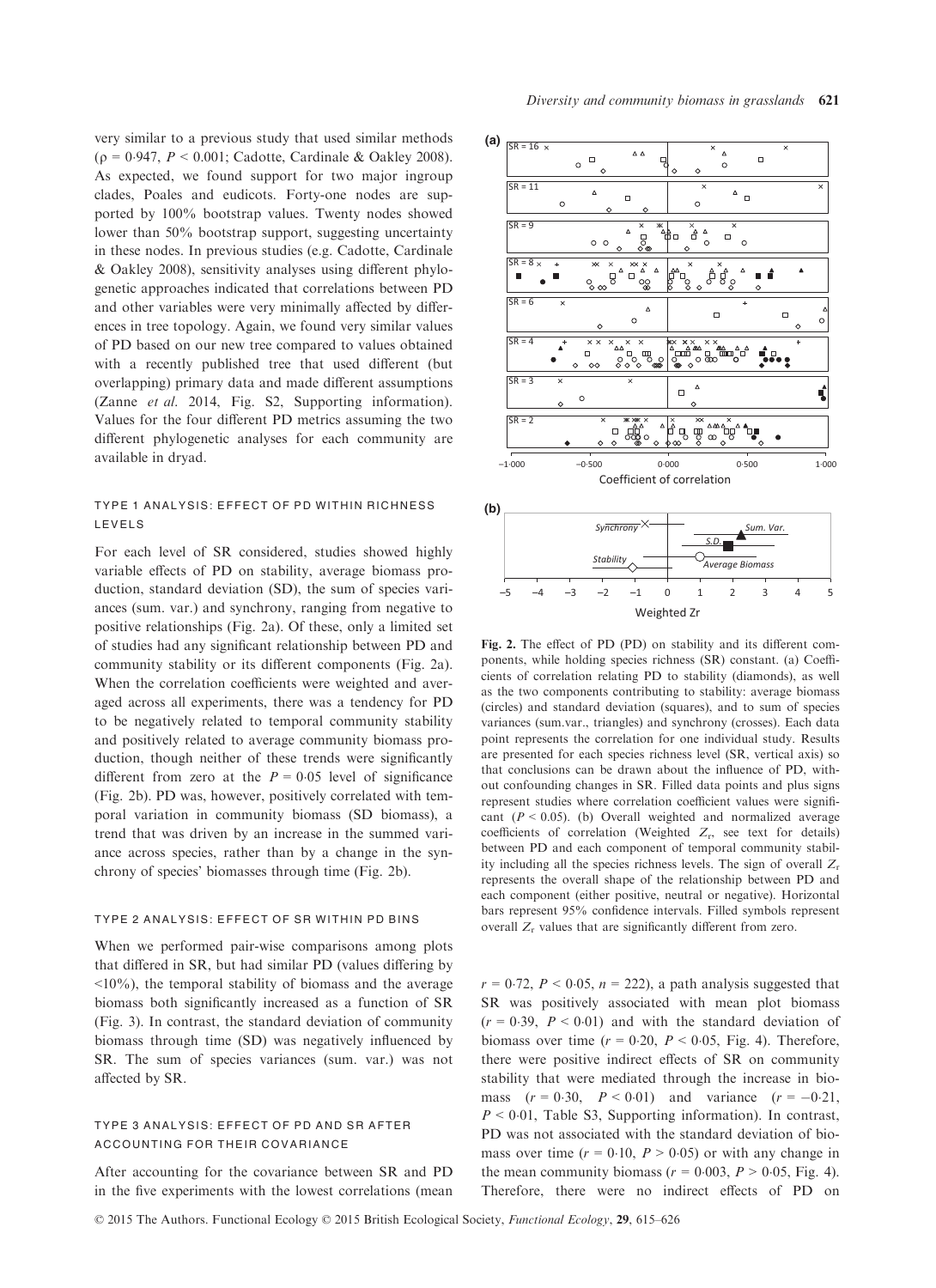

Fig. 3. The effect of species richness (SR) on stability and its different components, while holding PD (PD) constant. For the 1417 contrasts used in type 2 analysis, we further calculated the log ratios for community stability, average community biomass, standard deviation of biomass (SD) and sum of variances of individual species' biomass (sum.var.) in plots through time for higher vs. lower species richness. Positive log ratios for stability and biomass indicate that more speciose communities are more stable and produce more biomass than less speciose ones. Negative log ratios for SD indicate that the biomass of more speciose communities has lower temporal variation than the biomass of less speciose communities. Data points are the mean and 95% confidence intervals. Note than synchrony is not represented because it is not possible to estimate log ratios on negative values.



Fig. 4. Results of a structural equations model (SEM) showing the joint effects of species richness (SR) and PD (PD) on stability. The SEM that used data from five studies  $(n = 222)$  data points,  $\chi^2 = 1.19$ , d.f. = 2, P = 0.55) where the correlation between SR and PD was  $\leq 0.8$ . The reduced correlation of the subdata set allowed us to explicitly model the covariance between SR and PD and then examine the partial regression coefficients (showed as values above the paths) relating both explanatory factors to community biomass (biomass) and the SD of biomass through time. Lines with single headed arrows represent causal pathways, whereas lines with double headed arrows represent covarying variables. Community biomass and the SD of biomass through time are the two components of stability. Significance is indicated by asterisks: \*for  $P < 0.05$ , \*\* for  $P < 0.01$ , ns for non-significant. See also Table S3 (Supporting information) for more details.

community stability via biomass ( $r = 0.002$ ,  $P > 0.05$ ) or variance  $(r = -0.11, P > 0.05,$  Table S3, Supporting information).

#### TYPE 4 ANALYSIS: EFFECT OF MPD AND SR

Linear mixed effect models with SR, MPD, both as fixed effects) and study (as random effect) on the five different dependent variables revealed a positive effect of SR on stability, average biomass, standard deviation (SD) and synchrony, but no effect on the sum of species variances (sum. var., Table S4, Supporting information). PD (measured as MPD) had positive effects on SD driven by a positive effect on the sum of species variances, but had no effect on stability, average biomass or synchrony.

#### SUMMARY OF RESULTS

Table 2 summarizes results of the different types of analyses, which were consistent in showing a positive relationship between SR and biomass production after controlling for PD. Analyses disagreed in how SR influences the standard deviation of biomass through time. Type 2 analysis showed a negative influence of SR on SD, but with an absence of effect on the sum of variances. Type 3 showed a positive effect on SD, whereas type 4 showed no effect on SD, with type 4 also revealing no effect on the sum of species variances but a positive effect of SR on synchrony. Ultimately all the analyses converged in showing that SR has a positive influence on community biomass stability via the increase in average community biomass.

Analyses were also consistent in showing that PD (measured as PD for type 1–3 analyses, and as MPD for type 4 analysis), after controlling for SR, did not explain any significant variation in mean community biomass. While there was a positive effect of PD (either as PD in type 1 and MPD in type 4 analysis, respectively) on the standard deviation of biomass over time, driven by a positive effect on the sum of variances but not on synchrony, this was not sufficiently large to generate a decrease in community stability as PD increased.

## **Discussion**

Here, we reanalysed data from 16 experiments that manipulated plant SR in grassland ecosystems to examine how SR and PD influence mean community biomass and its temporal stability. The primary advance of our study was to use a variety of analyses that attempt to control for the inherent positive covariance between SR and PD so that we could try to tease apart their effects. Consistent with the results of many individual studies (e.g. almost all of those referenced in Table 1, among others) and prior data syntheses (e.g. Balvanera et al. 2006; Cardinale et al. 2006, 2011; Cadotte, Cardinale & Oakley 2008; Flynn et al. 2011; Gross et al. 2014), our analyses confirmed that plant communities composed of more species tend to produce greater community-level biomass and to be more stable over time. This result held true even after controlling for variation in the PD of species, suggesting that the impact of SR on biomass production and temporal stability cannot be explained fully by differences in PD among communities.

Although our analyses confirmed prior conclusions about the positive effect of SR on community biomass production and stability after controlling for variation in PD, the reverse was not true. We found no evidence that, after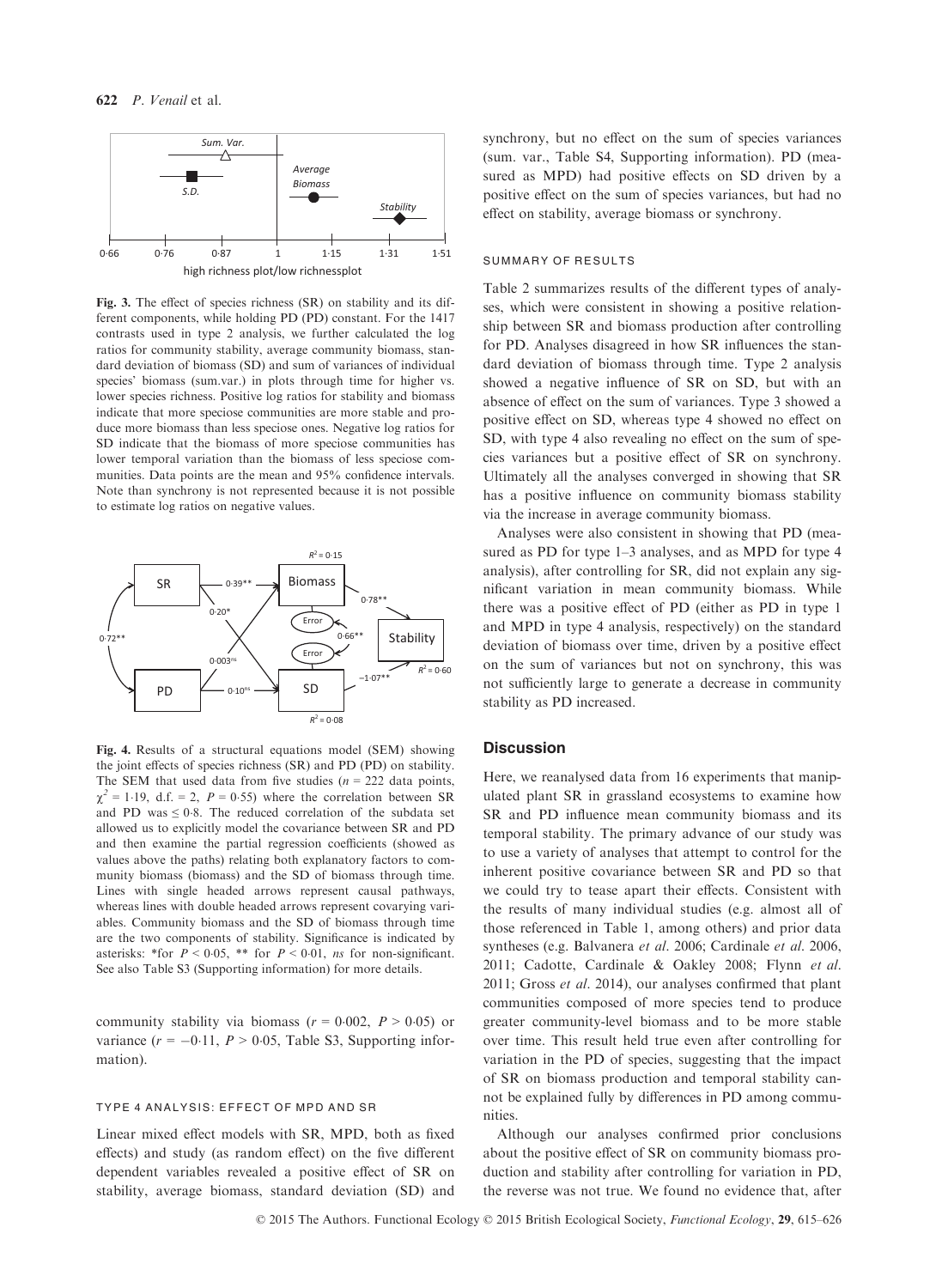| <b>Table 2.</b> Summary of the results of the four different analyses performed to establish the effects of either species richness (SR) or  |
|----------------------------------------------------------------------------------------------------------------------------------------------|
| phylogenetic diversity (PD or MPD) on the temporal stability of community biomass, average community biomass production, the stan-           |
| dard deviation (SD), the sum of individual species variances (sum.var.) and their temporal synchrony. Effects of diversity could be positive |
| $(+)$ , null $(0)$ or negative $(-)$ . Type numbers represent different statistical analyses (see text for explanation)                      |
|                                                                                                                                              |

|                | Species richness  |                   |        | Phylogenetic diversity (PD or MPD) |                     |        |
|----------------|-------------------|-------------------|--------|------------------------------------|---------------------|--------|
|                | Type 2            | Type 3            | Type 4 | Type 1                             | Type 3              | Type 4 |
| Stability      |                   |                   |        |                                    |                     |        |
| <b>Biomass</b> |                   |                   |        |                                    |                     |        |
| <b>SD</b>      |                   |                   |        |                                    |                     |        |
| Sum.var.       |                   | N.A. <sup>1</sup> |        |                                    | $N.A.$ <sup>1</sup> |        |
| Synchrony      | N.A. <sup>2</sup> | N.A. <sup>1</sup> |        |                                    | N.A.                |        |

Type 1 to type 3 analyses used PD as metric of phylogenetic diversity, whereas type 4 used MPD which is independent of SR. Some results are not available (N.A.) either because: <sup>1</sup>a structural equation model including sum.var. and synchrony would be too complex or <sup>2</sup>synchrony can have negative values, making it impossible to calculate logarithms. Cases with positive effects are shown in grey for visual clarity.

controlling for variation in SR, PD was related to community biomass production or its temporal stability in grasslands. Despite this absence of any effect on the average community biomass and stability, two of our analyses revealed a positive effect of PD on the standard deviation (SD) of community biomass. Examination of the sum of species variances and synchrony components suggests that the increase in community biomass SD was driven by an increase in the sum of individual species variances and not by changes in the synchrony of their fluctuations. This suggests that closely related species share low biomass variation over time, but these similarities vanish as species become less related, providing some evidence of a phylogenetic signal in the temporal variation of species' biomass. A recent study by Godoy, Kraft & Levine (2014) found that fitness differences among annual plants were higher and much more variable between distantly than closely related species, suggesting that the outcome of competition should be more variable between more distantly related species. It is possible that such increased competitive variability with increasing PD lead to an increase in biomass variability over time. Though, the observed increase in the sum of variances with PD could also be due to a higher probability of the presence of species with higher biomass variability in plots with higher PD (i.e. sampling effect).

Our general conclusion about the lack of effect of PD on community biomass differs from the conclusions of two previous data syntheses (Cadotte, Cardinale & Oakley 2008; Flynn et al. 2011). Cadotte, Cardinale & Oakley (2008) summarized data from 29 experiments that manipulated richness of terrestrial angiosperms and asked whether PD could explain variation in a standardized diversity 'effect size' (the log ratio of biomass in a polyculture/the mean biomass of the constituent species in monoculture). The authors concluded that 'the amount of PD within communities explained significantly more variation in plant community biomass than other measures of diversity, such as the number of species or functional groups'. In an attempt to deal with the strong covariance between SR and PD, Cadotte, Cardinale & Oakley (2008) examined how

PD related to diversity effect sizes within levels of SR. They found that PD was only related to diversity effects at the lowest levels of richness (i.e. 2 and 4 species) and suggested this was because researchers tended to use fewer species combinations at high levels of richness (i.e. 6 and 8 species), resulting in less variation in PD.

The study by Cadotte, Cardinale & Oakley (2008) differs from ours in several aspects. First, only 12 of the studies included in our analyses overlapped with those included in their data set. This is because we only included studies providing community biomass for at least three different time points so that we could quantify temporal stability. Secondly, the phylogenetic trees used to calculate the PD within plots in our study and the Cadotte, Cardinale & Oakley 2008 study were though similar but not exactly the same. Thirdly, the response variables used in our studies were different; we used the mean biomass across time series, as opposed to a log response ratio at a single time point used in Cadotte et al.'s study. Finally, the statistical analyses also differed among studies. Cadotte et al. used LME models with SR and PD as explanatory variables despite the fact these two variables were strongly correlated. In our study, to avoid the problems related to covariance of the explanatory variables, we calculated correlation coefficients between PD and community biomass at each level of SR and for each individual study. Then, we weighted and averaged the correlation coefficients among studies and richness levels.

In order to determine which of these four factors were responsible for the discrepancies in the results among both studies, we collated a data set that contained the explanatory (i.e. PD) and dependent variables (i.e. community biomass) from both studies. This resulted in an overlapping data set that included 318 plots. We tested the effect of switching the two metrics of PD, the two measures of community biomass and the two statistical analyses from both studies by performing a series of permutations using the collated data set (see Data S1, Supporting information). The permutations revealed that the conclusions from both studies about the effect of PD on community biomass (i.e.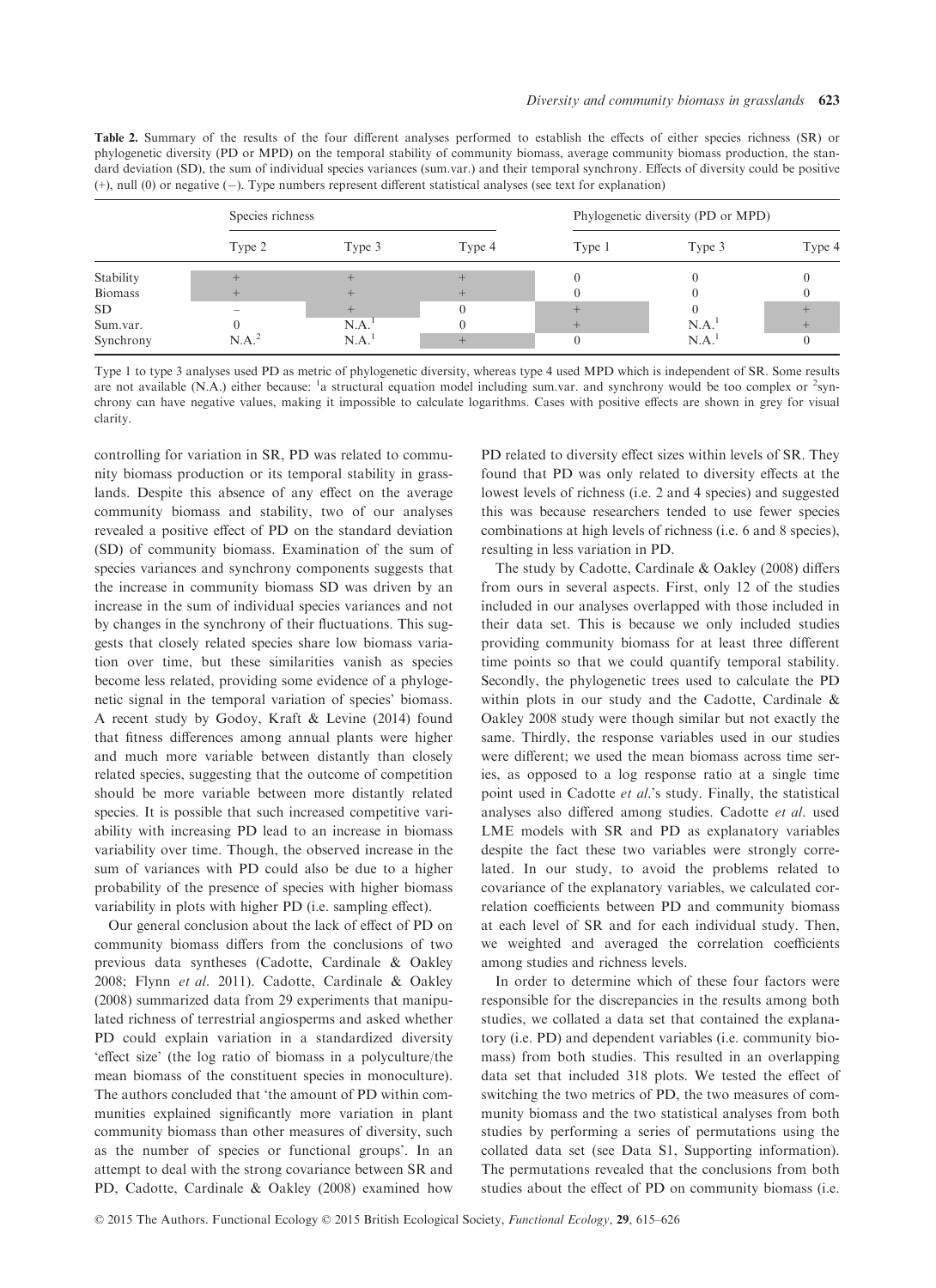positive for Cadotte et al.'s and no effect for this study) differed because they focused on different measures of community biomass and used different statistical approaches. This is not surprising, given that both studies were answering different questions related to the role of PD as a predictor of community biomass as we explained before. We consider that for the purposes of our study, which was to separate the effects of SR and PD, the statistical approach based on coefficients of correlations is more appropriate because it avoids problems due to collinearity between SR and PD. Moreover, the lack of effect of PD (as PD) on community biomass was confirmed by a LME models using MPD as the explanatory variable. While useful for addressing questions related to the effect of diversity on ecosystem functioning, log ratios open the possibility that the observed differences in community biomass are due to differences in the monoculture biomasses of the constituent species, which seemed to be the case here (see Data S1, Supporting information). For instance, having monocultures with lower average biomass would result in higher community biomass if estimated as log ratios. Thus, to allow a clearer interpretation of the differences in biomass among communities, we preferred to directly analyse raw community biomass.

Our results also deviate from the conclusions of another prominent data synthesis by Flynn et al. (2011), who added measures of functional diversity (i.e. trait variation among plant species on the phylogeny) to Cadotte et al.'s data set and tested to see whether functional diversity was a superior predictor of biomass production than PD. The authors ran a variety of models comparing the explanatory power of PD alone, functional diversity alone, both together, as well as in combination with SR. They concluded that a model containing only PD was the most likely explanation of variation in plant biomass among plots (see Table 2 in their paper). But Flynn et al. did not statistically control for the covariance between SR and PD when drawing their conclusions. Because none of their linear mixed models (Table 2 in Flynn et al. 2011) accounted for covariance among variables, nor did any of their multivariate analyses (see the structural equations models presented in their Fig. 3 and their Appendix), we cannot judge how their findings relate to our own. While our results do not directly contradict previous findings, given that we were addressing related but different questions, the contrast in our conclusions leads us to believe that former statements about the strong impacts of PD on community biomass may have been partly driven by the strong correlation between PD and SR. When we control for the collinearity between SR and PD, the residual effects of PD on community biomass are non-significant.

The recent incorporation of phylogenetic information into biodiversity–ecosystem functioning (BEF) studies, and into community ecology research in general, was motivated at least partially by the relative ease of measuring phylogenetic diversification among species compared to measures of their functional differentiation (Cadotte, Cardinale & Oakley 2008; Srivastava et al. 2012). With the increased availability of updated phylogenies, some had hoped that PD metrics would summarize information on ecological traits and thus predict ecosystem function. Our results, showing an absence of effect of PD on average community biomass and its temporal stability in grassland communities, run counter to this expectation.

The use of PD as a predictor of ecosystem functioning assumes that evolutionary distance and ecological differentiation are positively related, with close relatives being ecologically more similar than distant relatives (i.e. phylogenetic signal; Losos 2008; Wiens et al. 2010). There are currently divergent positions on whether or not the evolutionary relatedness among modern species is a reasonable proxy for ecological similarity (Prinzing et al. 2001; Freckleton, Harvey & Pagel 2002; Johnson & Stinchcombe 2007; Losos 2008; Wiens et al. 2010; Cavender-Bares & Reich 2012; Narwani et al. 2013; Kelly, Grenyer & Scotland 2014; Venail et al. 2014; Muükemüller et al. in press). Moreover, in order to positively influence ecosystem functioning, more phylogenetically diverse communities need to somehow maximize resource partitioning (i.e. niche complementarity) or to enhance facilitation, thus leading to greater resource use efficiency compared to less diverse communities. Similarly, to ensure ecosystem functioning in the face of changing conditions (i.e. to increase temporal or spatial stability), phylogenetically diverse communities may generate negative covariances in population dynamics by either increasing competitive interactions (Godoy, Kraft & Levine 2014) or by ensuring that species' responses to the environment are independent (Venail et al. 2013). Our analyses suggest that the phylogenetic relatedness of species, beyond its covariance with SR, may not be a good predictor of ecosystem functioning (at least when this is measured as biomass production) with one possible explanation being the lack of phylogenetic signal in traits related to biomass production. This would suggest that, across the suites of species used in these experiments, functional complementarity between species did not increase with increasing PD between them.

More broadly, our result suggest that if standard diversity metrics based on species numbers (e.g. SR) were to be replaced by alternative metrics based on genetic differentiation (e.g. PD), caution would be needed when inferring ecosystem functioning because there may be functionally important trait differences among species that are not simply explained in full by phylogenetic relatedness (Kelly, Grenyer & Scotland 2014). While maximizing PD (Vane-Wright, Humphries & Williams 1991; Faith 1992, 1994; Winter, Devictor & Schweiger 2013) might seem to be a promising way to maximize functional diversity and thus ecosystem functioning, management recommendations that suggest conservation of evolutionarily distinct species will lead to higher functional diversity and more stable communities are not well supported by the data explored in this study.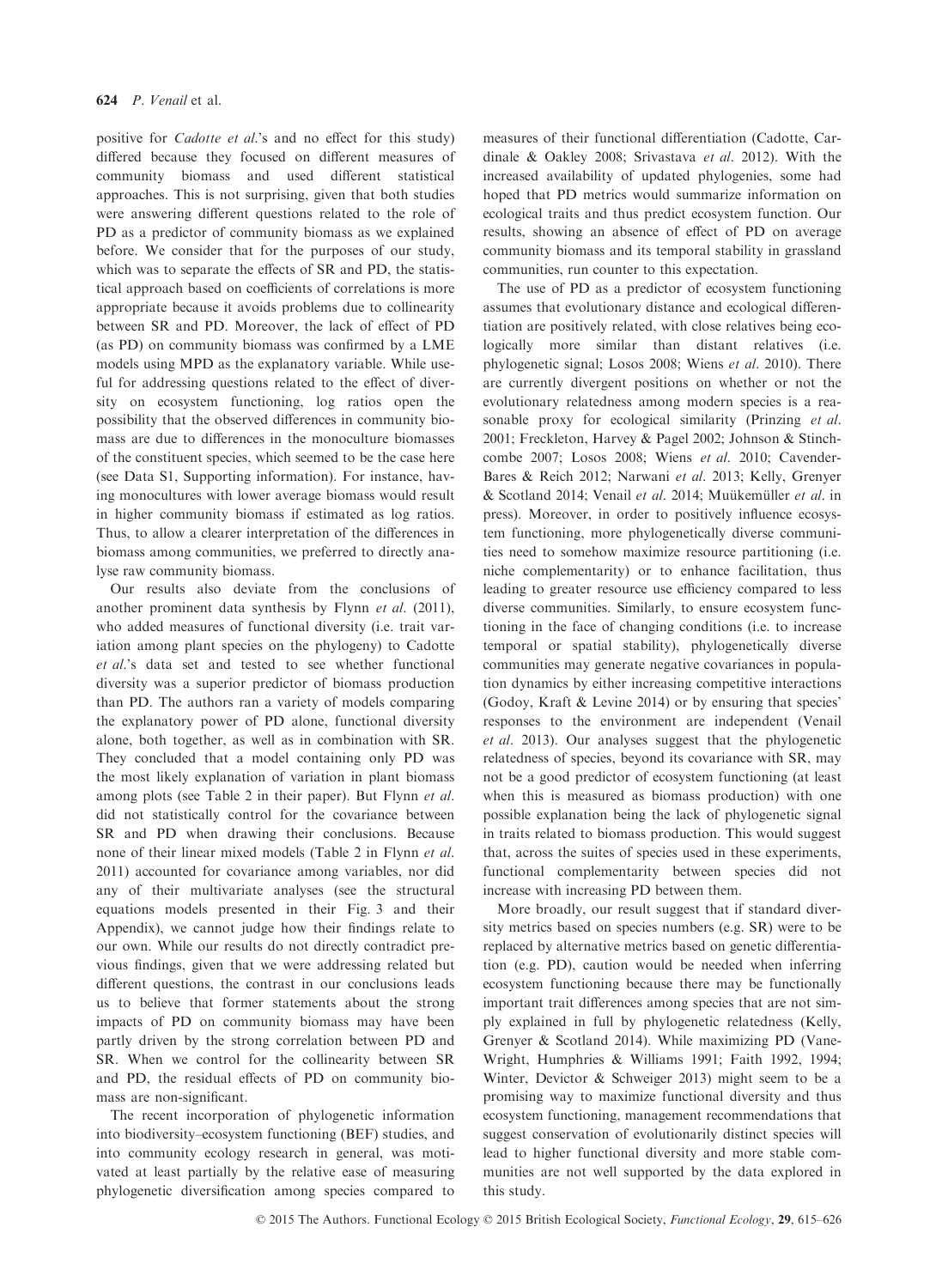#### Data accessibility

Data for this paper are deposited in the Dryad Digital Repository [http://](http://dx.doi.org/10.5061/dryad.s2h01) [dx.doi.org/10.5061/dryad.s2h01](http://dx.doi.org/10.5061/dryad.s2h01) (Venail et al. 2015).

#### **References**

- Balvanera, P., Pfisterer, A.B., Buchmann, N., He, J.-S., Nakashizuka, T., Raffaelli, D. et al. (2006) Quantifying the evidence for biodiversity effects on ecosystem functioning and services. Ecology Letters, 9, 1146– 1156.
- Cadotte, M.W. (2013) Experimental evidence that evolutionary diverse assemblages result in higher productivity. Proceedings of the National Academy of Sciences USA, 110, 8996–9000.
- Cadotte, M.W., Cardinale, B.J. & Oakley, T.H. (2008) Evolutionary history and the effect of biodiversity on plant productivity. Proceedings of the National Academy of Sciences USA, 105, 17012–17017.
- Cadotte, M.W., Dinnage, R. & Tilman, D. (2012) Phylogenetic diversity promotes ecosystem stability. Ecology, 93, S223–S233.
- Cadotte, M.W. & Strauss, S.Y. (2011) Phylogenetic patterns of colonization and extinction in experimentally assembled plant communities. PLoS
- One, 6, e19363.<br>Cadotte, M.W., Cavender-Bares, J., Tilman, D. & Oakley, T.H. (2009) Using phylogenetic, functional and trait diversity to understand patterns of plant community productivity. PLoS One, 4, e5695.
- Campbell, V., Murphy, G. & Romanuk, T.N. (2011) Experimental design and the outcome and interpretation of diversity-stability relations. Oikos,
- 120, 399–408. Cardinale, B.J., Srivastava, D.S., Duffy, J.E., Wright, J.P., Downing, A.L., Sankaran, M. et al. (2006) Effects of biodiversity on the functioning of trophic groups and ecosystems. Nature, 443, 989–992.
- Cardinale, B.J., Matulich, K.L., Hooper, D.U., Byrnes, J.E., Duffy, E., Gamfeldt, L. et al. (2011) The functional role of producer diversity in ecosystems. American Journal of Botany, 98, 1–21.
- Cavender-Bares, J. & Reich, P.B. (2012) Shocks to the system: community assembly of the oak savanna in a 40-year fire frequency experiment.
- Ecology, 93, S52–S69. Diaz, S. & Cabido, M. (2001) Vive la difference: plant functional diversity matters to ecosystem processes. Trends in Ecology & Evolution, 16, 646– 655.
- Edgar, R.C. (2004) MUSCLE: a multiple sequence alignment method with reduced time and space complexity. BMC Bioinformatics, <sup>5</sup>, 1–19.
- Faith, D.P. (1992) Conservation evaluation and phylogenetic diversity. Biological Conservation, 61, 1–10.
- Faith, D.P. (1994) Genetic diversity and taxonomic priorities for conservation. Biological Conservation, 68, 69-74.
- Flynn, D.F.B., Mirotchnick, N., Jain, M., Palmer, M.I. & Naeem, S. (2011) Functional and phylogenetic diversity as predictors of biodiversity-ecosystem-function relationships. Ecology, 92, 1573–1581.
- Freckleton, R.P., Harvey, P.H. & Pagel, M. (2002) Phylogenetic analysis and comparative data: a test and review of evidence. The American Natu-
- ralist, 160, 712-726.<br>Godoy, O., Kraft, N.J.B. & Levine, J.M. (2014) Phylogenetic relatedness and the determinants of competitive outcomes. Ecology Letters, 17, 836– 844.
- Gross, K., Cardinale, B. J., Fox, J., Gonzalez, A., Loreau, M., Polley, H. W. et al. (2014) Species richness and the temporal stability of biomass production: an analysis of recent biodiversity experiments. The American Naturalist, 183, 1–12.
- Hector, A., Hautier, Y., Saner, P., Wacker, L., Bagchi, R., Joshi, J. et al. (2010) General stabilizing effects of plant diversity on grassland productivity through population asynchrony and overyielding. Ecology, 91, 2213–2220.
- Helmus, M.R., Bland, T.J., Williams, C.K. & Ives, A.R. (2007) Phylogenetic measures of biodiversity. The American Naturalist, 169, E68–E83.
- Hooper, D.U., Chapin, F.S. III, Ewel, J.J., Hector, A., Inchausti, P. & Lavorel, S. (2005) Effects of biodiversity on ecosystem functioning: a consensus of current knowledge. Ecological Monographs, 75, 3–35.
- Jiang, L. & Pu, Z. (2009) Effects of species diversity on temporal stability in single-trophic and multitrophic communities. The American Naturalist, 174, 651-659.
- Johnson, M.T.J. & Stinchcombe, J.R. (2007) An emerging synthesis between community ecology and evolutionary biology. Trends in Ecology and Evolution, 22, 250–257.
- Jousset, A., Schmid, B., Scheu, S. & Eisenhauer, N. (2011) Genotypic richness and dissimilarity opposingly affect ecosystem functioning. Ecology
- Letters, 14, 537–545. Kelly, S., Grenyer, R. & Scotland, R.W. (2014) Phylogenetic trees do not reliably predict feature diversity. Diversity and Distributions, 20, 600– 612.
- Kembel, S.W., Cowan, P.D., Helmus, M.R., Cornwell, W.K., Morlon, H., Ackerly, D.D. *et al.* (2010) Picante: R tools for integrating phylogenies and ecology. *Bioinformatics*. **26**. 1463–1464. and ecology. *Bioinformatics*, **26**, 1463–1464.<br>reau M. (2004) Does functional redundanc
- Loreau, M. (2004) Does functional redundancy exist? *Oikos*, **104**, 606–611.<br>Loreau, M. & de Mazancourt, C. (2008) Species synchrony and its driver
- Loreau, M. & de Mazancourt, C. (2008) Species synchrony and its drivers: neutral and nonneutral community dynamics in fluctuating environ-<br>ments. The American Naturalist. 172, F48-F66.
- ments. *The American Naturalist*, **172**, E48–E66.<br>Loreau, M. & de Mazancourt, C. (2013) Biodiversity and ecosystem stability: a synthesis of underlying mechanisms. Ecology Letters, 16, 106–115.
- Loreau, M., Naeem, S., Inchausti, P., Bengtsson, J., Grime, J.P., Hector, A. et al. (2001) Biodiversity and ecosystem functioning: current knowledge and future challenges. Science, 294, 804–808.
- Losos, J.B. (2008) Phylogenetic niche conservatism, phylogenetic signal and the relationship between phylogenetic relatedness and ecological similarity among species. Ecology Letters, 11, 995–1003.
- Maherali, H. & Klironomos, J.N. (2007) Influence of phylogeny on fungal community assembly and ecosystem functioning. Science, 316, 1746– 1748.
- Münkemüller, T., Boucher, F., Thuiller, W. & Lavergne, S. (in press) Phzylogenetic niche conservatism – common pitfalls and ways forward. Functional Ecology, DOI: [10.1111/1365-2435.12388](http://dx.doi.org/10.1111/1365-2435.12388).
- Narwani, A., Alexandrou, M.A., Oakley, T.H., Carroll, T. & Cardinale, B.J. (2013) Experimental evidence that evolutionary relatedness does not affect the ecological mechanisms of coexistence in freshwater green algae. Ecology Letters, 16, 1373–1381.
- Oakley, T.H., Alexandrou, M.A., Ngo, R., Pankey, M.S., Churchill, C.K., Chen, W. et al. (2014) Osiris: accessible and reproducible phylogenetic and phylogenomic analyses within the Galaxy workflow management
- system. *BMC Bioinformatics*, **15**, 230.<br>Paquette, A. & Messier, C. (2011) The effect of biodiversity on tree productivity: from temperate to boreal forests. Global Ecology & Biogeography, 20, 170–180.
- Petchey, O.L. & Gaston, K.J. (2006) Functional diversity: back to the basics and looking forward. Ecology Letters, 9, 741–758.
- Prinzing, A., Durka, W., Klotz, S. & Brandl, R. (2001) The niche of higher plants: evidence for phylogenetic conservatism. Proceedings of the Royal Society of London. Series B: Biological Sciences, 268, 2383–2398.
- Pu, Z., Daya, P., Tan, J. & Jiang, L. (2014) Phylogenetic diversity stabilizes community biomass. Journal of Plant Ecology, 7, 176-187.
- Reich, P.B., Tilman, D., Isbell, F., Mueller, K., Hobbie, S.E., Flynn, D.F.B. et al. (2012) Impacts of biodiversity loss escalate through time as redundancy fades. Science, 336, 589–592.
- Schulze, E.D. & Mooney, H.A. (1993) Biodiversity and Ecosystem Function. Springer-Verlag, Berlin, Heidelberg.
- Srivastava, D.S., Cadotte, M.W., MacDonald, A.M., Marushia, R.G. & Mirotchnick, N. (2012) Phylogenetic diversity and the functioning of ecosystems. Ecology Letters, 15, 637–648.
- Stamatakis, A. & Ott, M. (2008) Efficient computation of the phylogenetic likelihood function on multigene alignments and multi-core architectures. Philosophical Transactions of the Royal Society B: Biological Sciences, 363, 3977–3984.
- Tilman, D. (1999) The ecological consequences of changes in biodiversity: a search for general principles. Ecology, 80, 1455-1474.
- Tilman, D. & Downing, J.A. (1994) Biodiversity and stability in grasslands.
- Nature, 367, 363–365.<br>Tilman, D., Lehman, D. & Thompson, K. (1997) Plant diversity and ecosystem productivity: theoretical considerations. Proceedings of the National Academy of Sciences USA, 94, 1857–1861.
- Vane-Wright, R.I., Humphries, C.J. & Williams, P.H. (1991) What to protect?–systematics and the agony of choice. Biological Conservation, 55, 235–254.
- Venail, P. & Vives, M.J. (2013) Phylogenetic distance and species richness interactively affect the productivity of bacterial communities. Ecology, 94, 2529–2536.
- Venail, P., Alexandrou, M.A., Oakley, T.H. & Cardinale, B.J. (2013) Shared ancestry influences community stability by altering competitive interactions: evidence from an experiment using freshwater green algae. Proceedings of the Royal Society B: Biological Sciences, 280, 20131548.